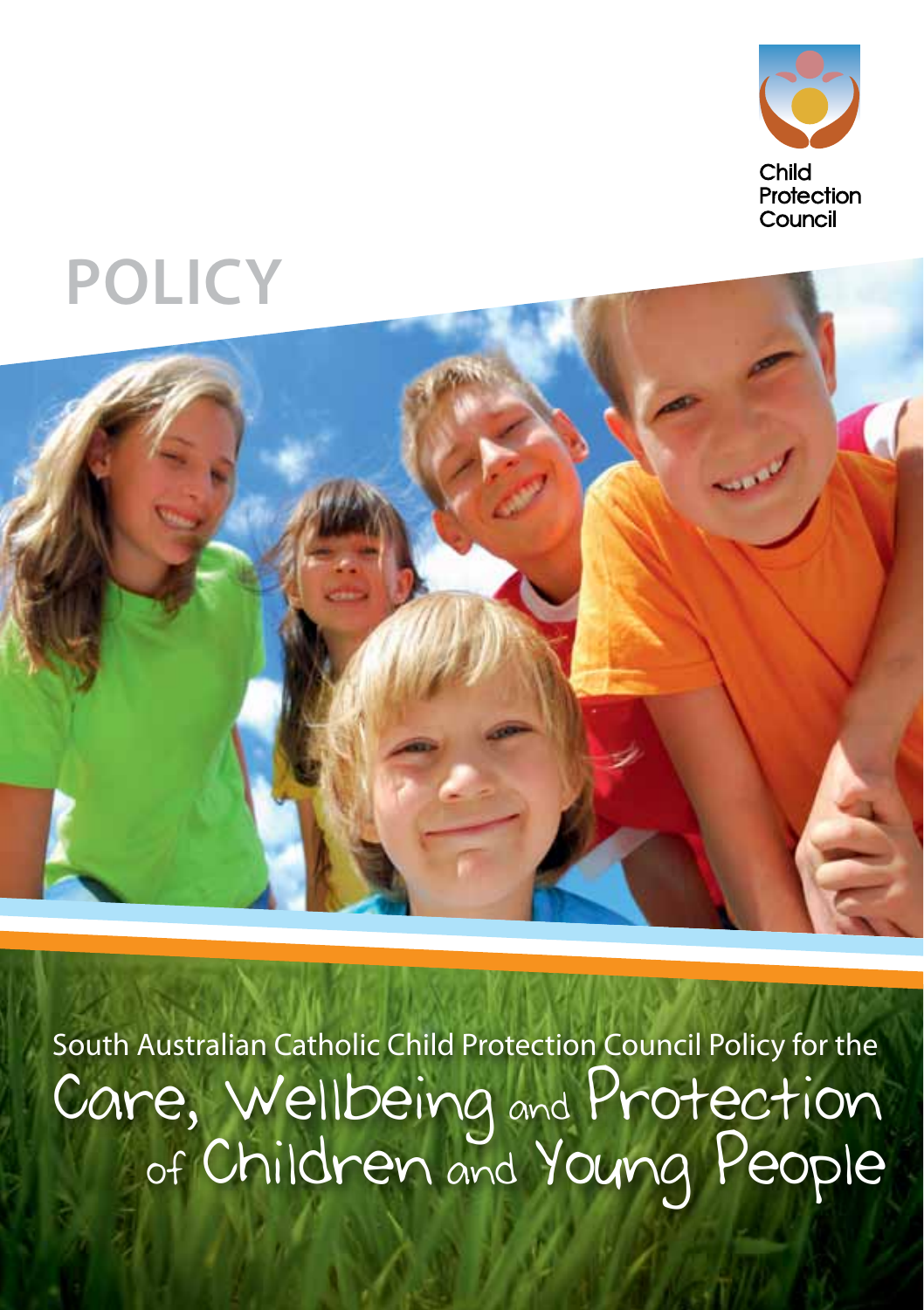

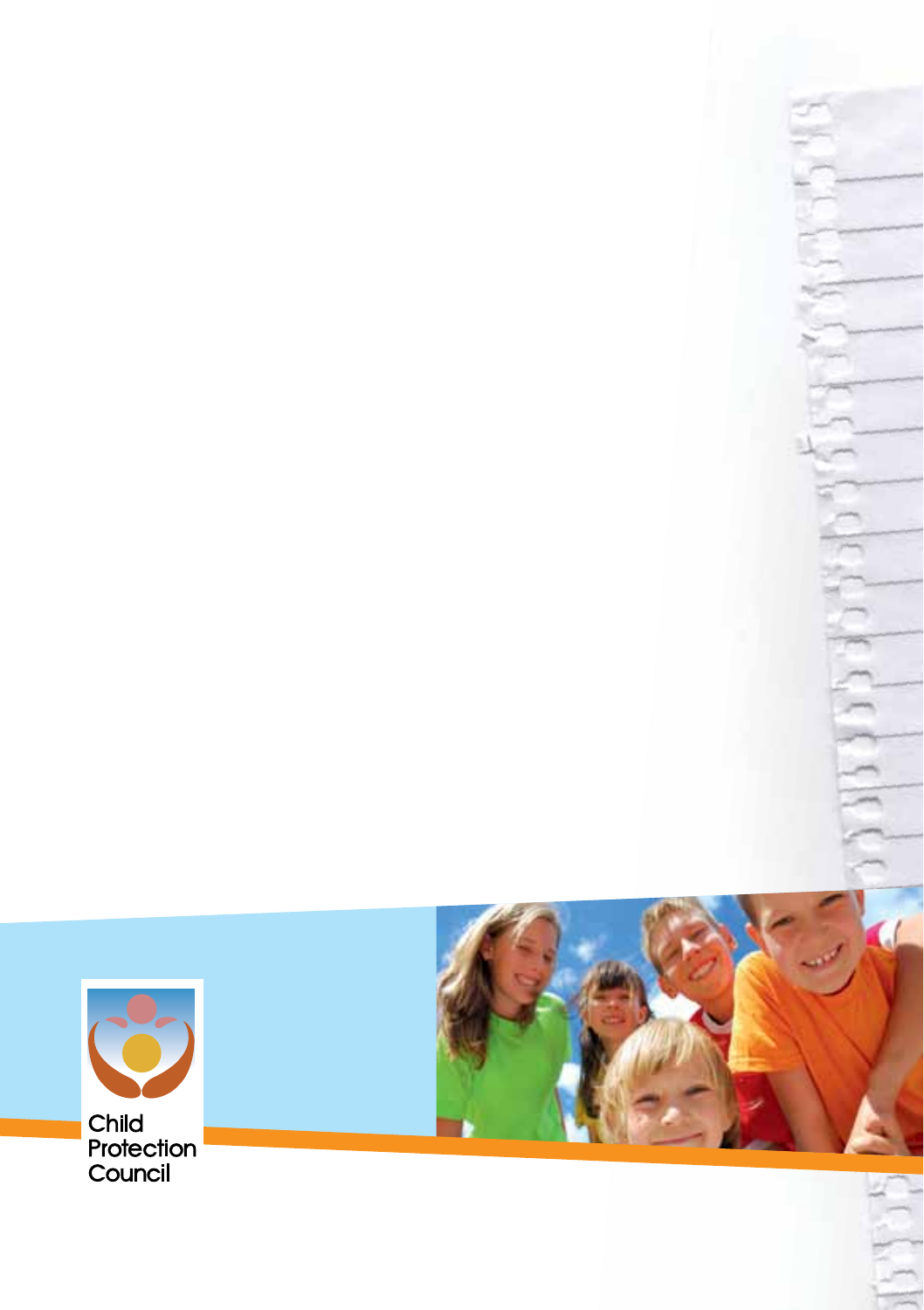"Children need people who want to be there for them. They need people that will be kind to them. Children would be happy to have someone who loves them. (Year 3-4 student at Galilee Catholic School, 2009)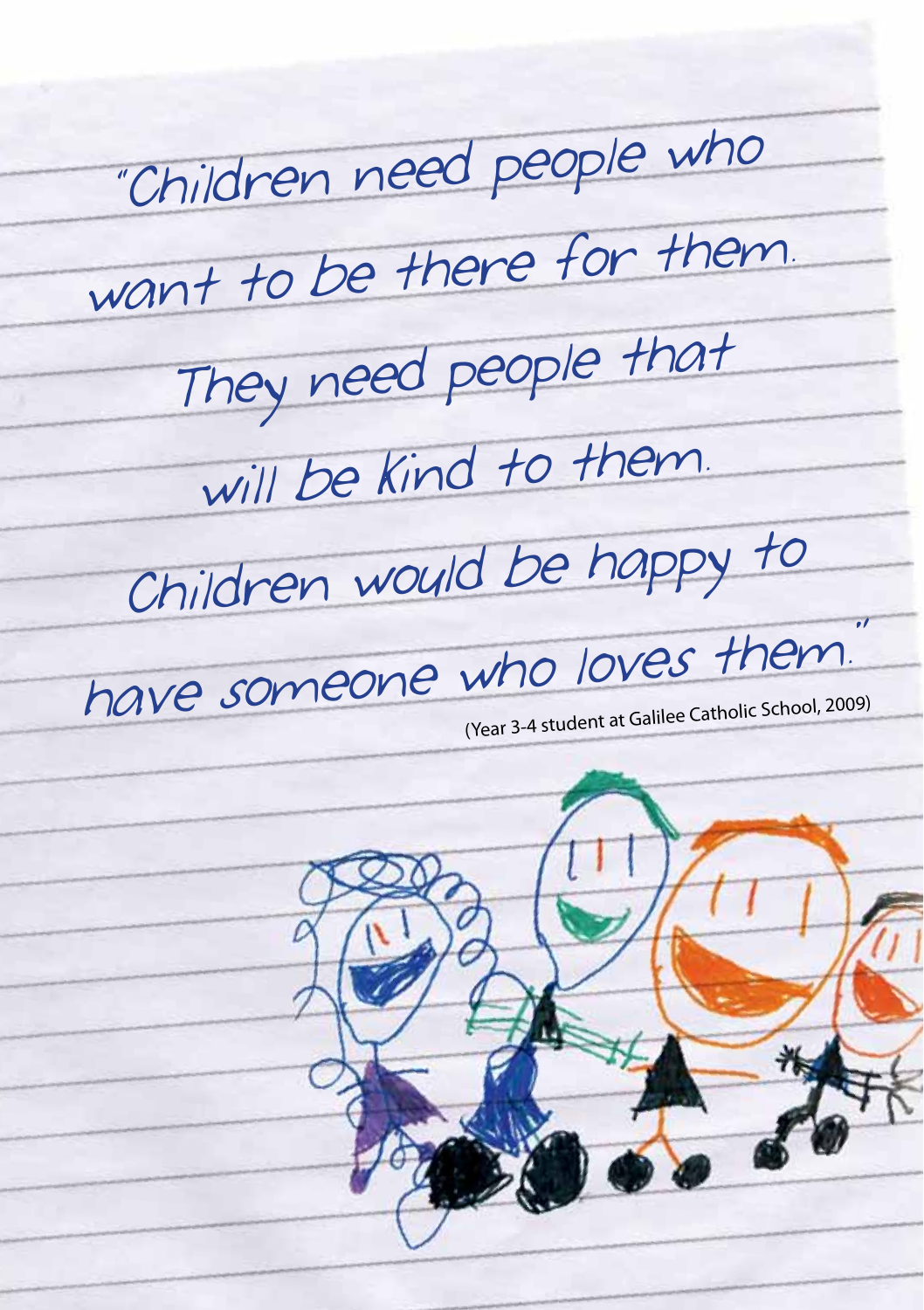# **1. Introduction:**

1.1 *"Children and young people are our present and our future.*

> *They have the right to grow and to develop their full potential physically, emotionally and spiritually.*

*That potential istheir families' and communities' responsibility to nurture and fulfil."* 

(Excerpt from the Child Protection Council Charter, March 2005)

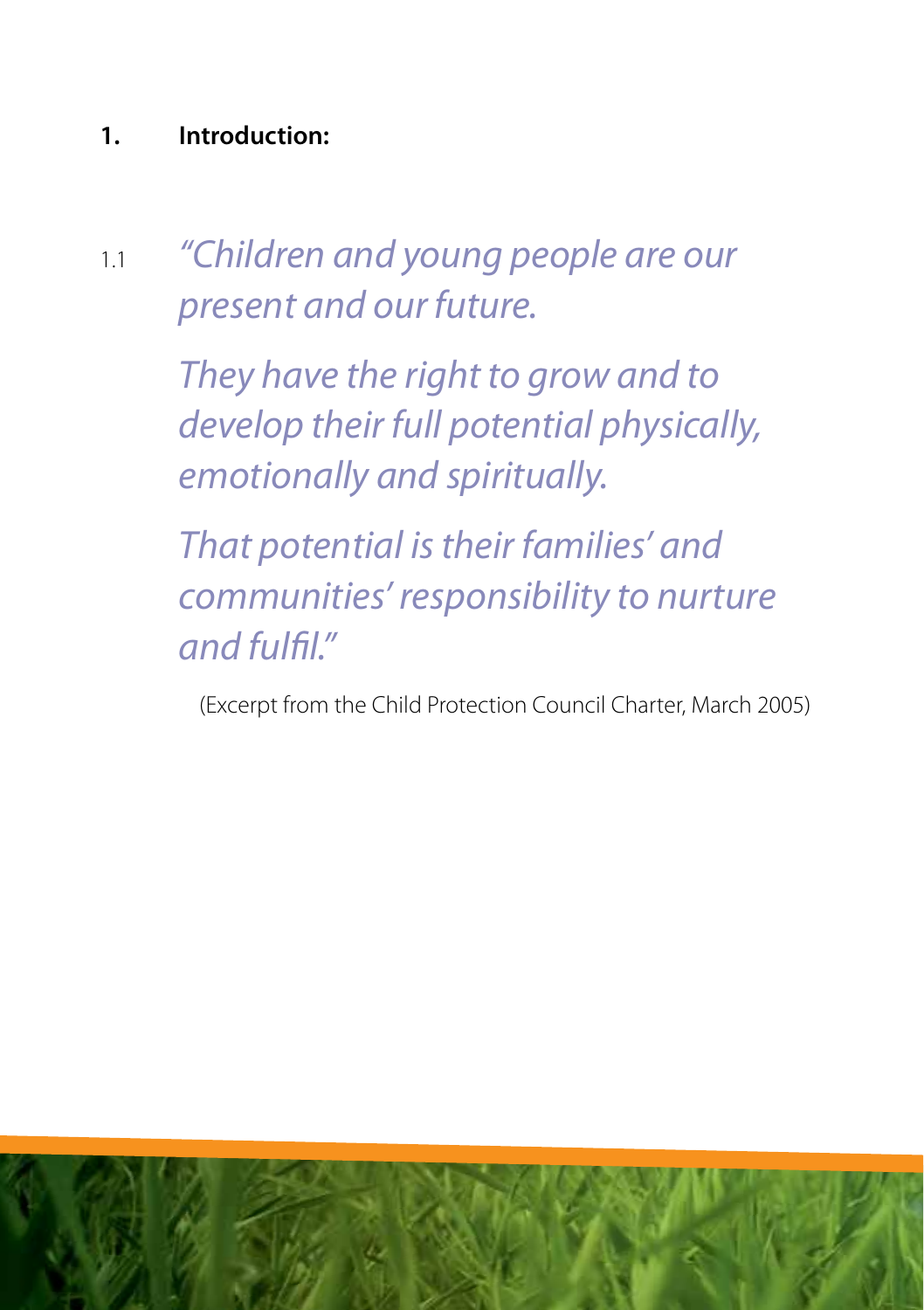- 1.2 The South Australian Catholic Child Protection Council operates within the legislation, the *Children's Protection Act 1993 (SA)* and the amendments which came into effect in 2006. The Council was established to promote and oversee the safety and wellbeing of children and young people within the Church community in South Australia, in partnership with their families.
- 1.3 It is essential that children and young people are respected and valued through trusting and secure relationships. In this way, a foundation of emotional, physical and spiritual wellbeing and security is achieved for children and young people. This is our community responsibility and the responsibility of the Church.
- 1.4 This Policy informs and directs all child protection procedures within the Archdiocese of Adelaide and the Diocese of Port Pirie.
- 1.5 This Policy applies to all clergy, religious, pastoral directors, pastoral associates, principals, directors of diocesan agencies, employed staff and volunteers.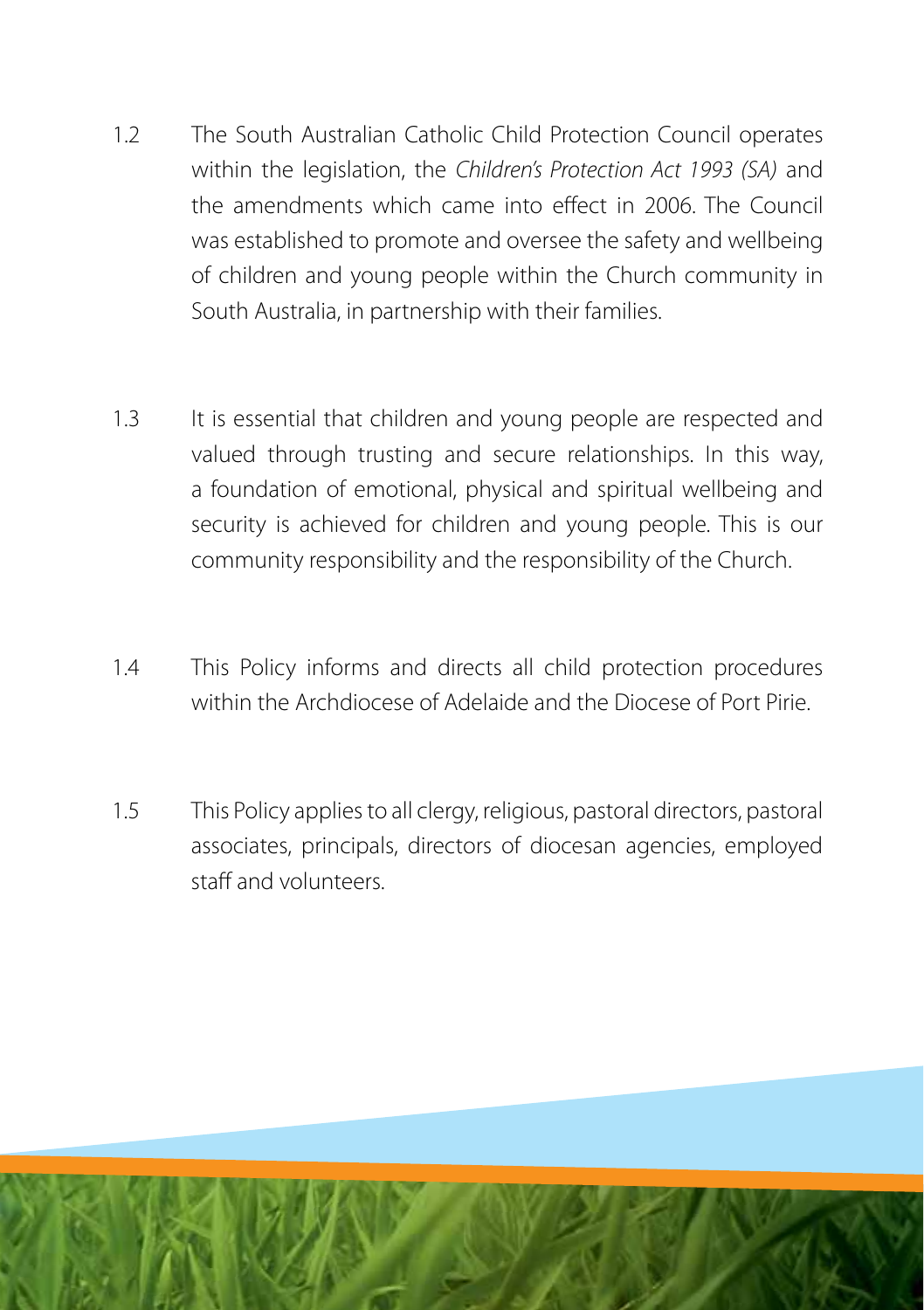**2. Underlying principles:**

*"Let the children come to me; do not stop them; for it isto such asthese that the kingdom of God belongs."*

Mark 10:13-15

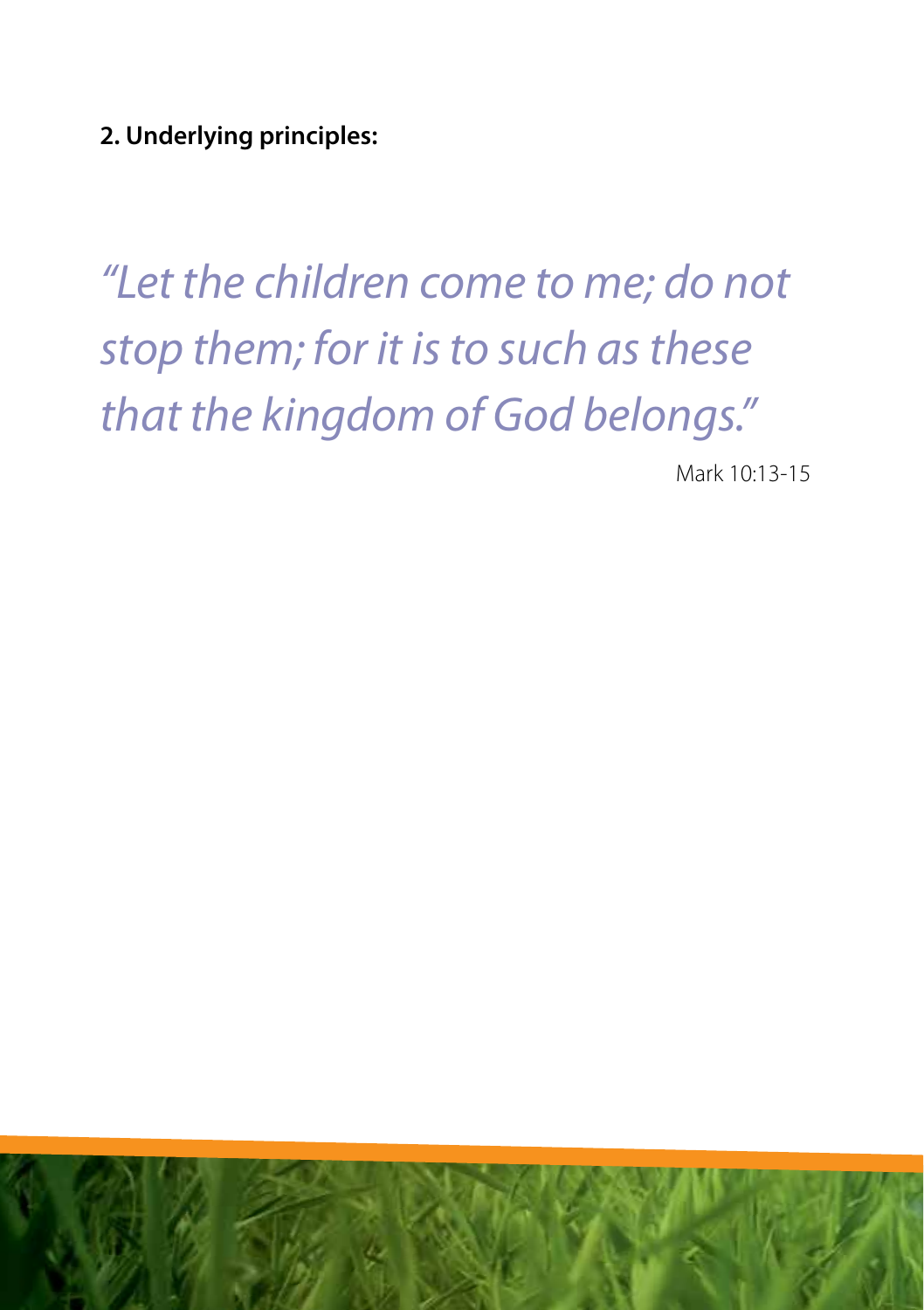- 2.1 Children and young people have unique gifts, and each child and young person requires different support to reach their potential.
- 2.2 Children and young people grow to their full potential when they are provided with a spiritual, emotional and physical environment that is enriching and safe.
- 2.3 The Catholic Church shares the responsibility for the care, wellbeing and protection of the child or young person with their family and the broader community.
- 2.4 The Child Protection Council will work with all Church bodies in the Archdiocese of Adelaide and the Diocese of Port Pirie to encourage and promote leadership in the field of child protection.
- 2.5 The Child Protection Council will provide advice and assistance to Church bodies to develop, implement and review their child protection procedures in line with the Charter and this Policy.

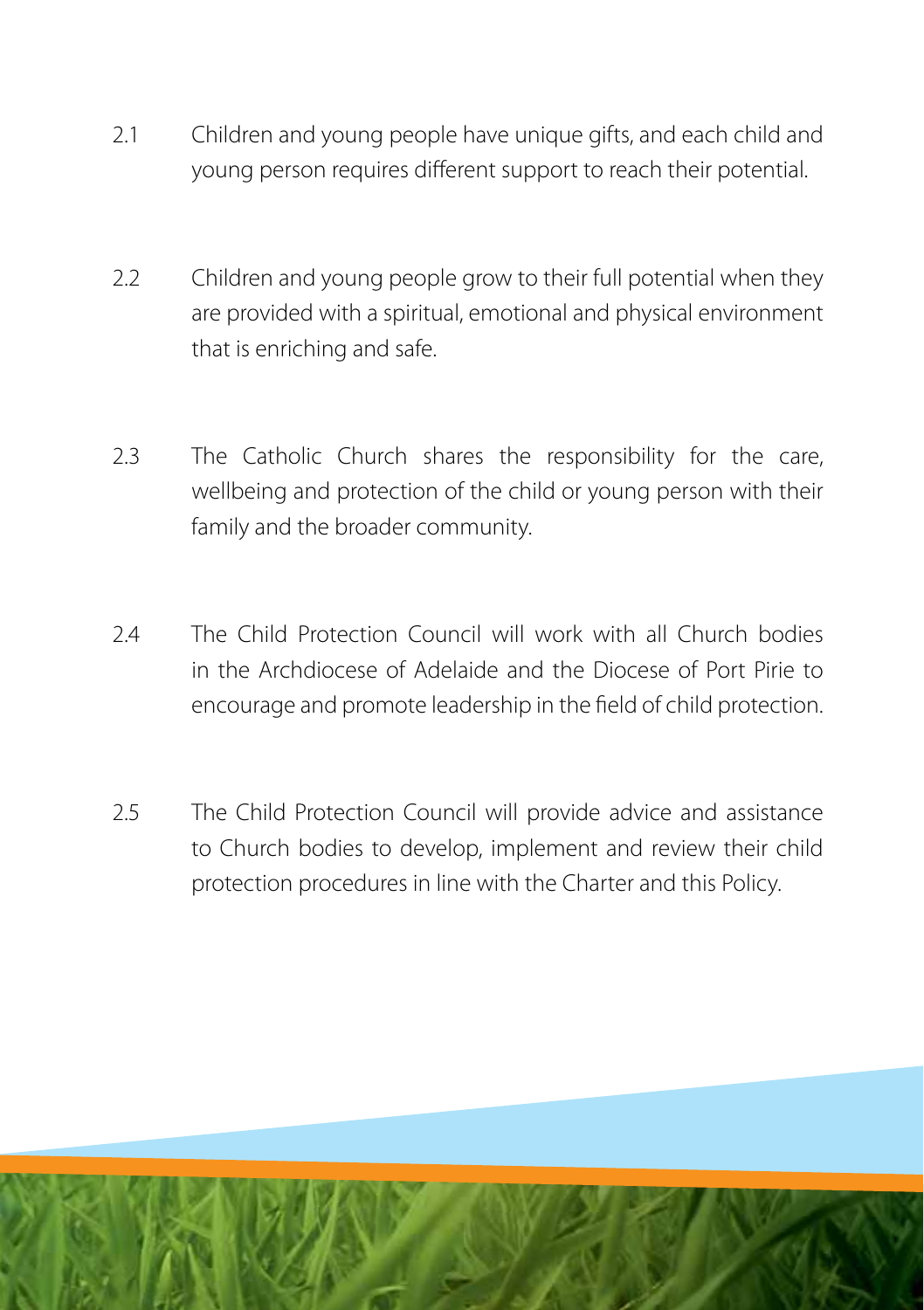# **3. Policy statement:**

- 3.1 The Catholic Church in South Australia recognises the dignity of all children and young people beforeGod and the significant role that the Catholic Church community plays in promoting environments that nurture the wellbeing of children, young people and their families.
- 3.2 The development of respectful relationships between people provides the foundation of Catholic ministry. The Church demonstrates its commitment to the safety of children and young people by defining appropriate relationships, behaviours and practices.
- 3.3 All personnel in the Archdiocese of Adelaide and the Diocese of Port Pirie have a responsibility to create and maintain the safety and wellbeing of children and young people, and to protect them from harm.

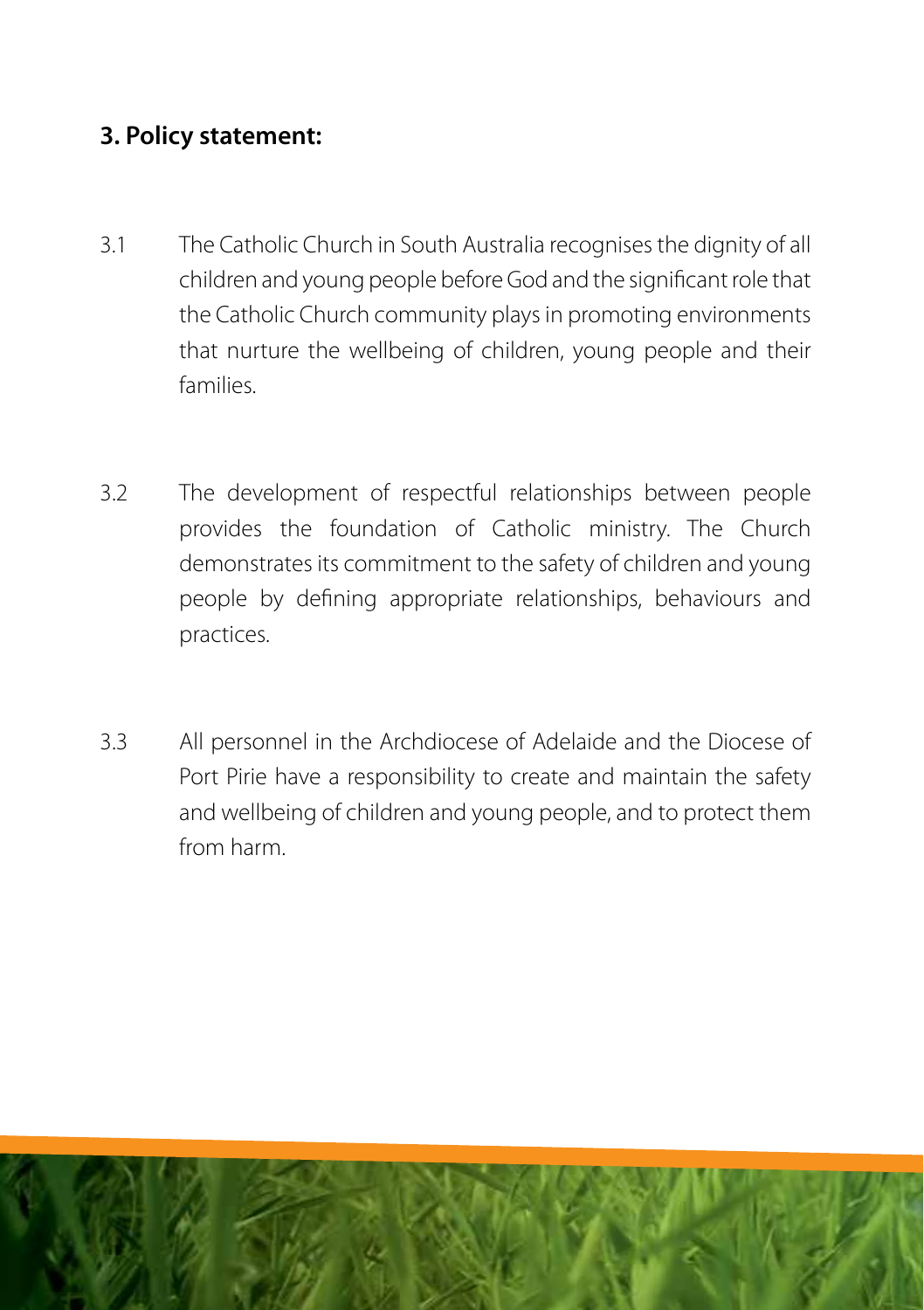# **4. A guide to responsibilities:**

The Child Protection Council directs all Catholic Church bodies involved in the Archdiocese of Adelaide and the Diocese of Port Pirie to understand and fulfil the vision of child-safe environments. The Council assists priests, religious, employees and volunteers to promote and maximise safe and enriching environments for children and young people with whom they have contact.

All Church bodies will develop and implement child protection procedures relevant to their area of operation.

# 4.1 Responsibilities of members of the Catholic Church community

It is the responsibility of each person involved in the Catholic Church community to contribute to the creation of safe and enriching environments for children and young people.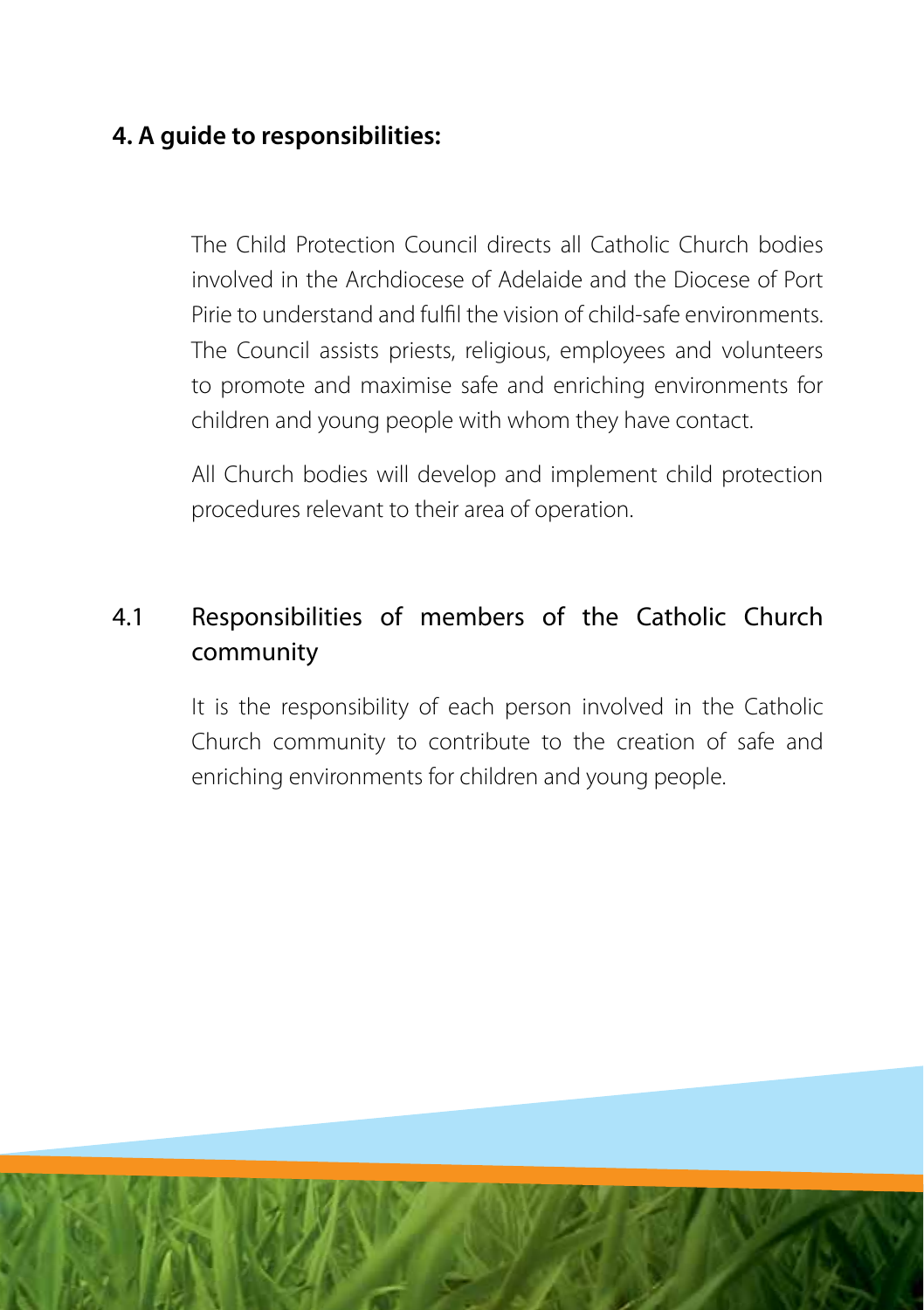# 4.2 Responsibilities of Catholic Church bodies operating in the Archdiocese of Adelaide and the Diocese of Port Pirie

- 4.2.1 To work collaboratively with other Church bodies towards the creation of safe and enriching environments for children and young people.
- 4.2.2 To ensure that child protection procedures are in place, specific to their area of operation, and approved by the Child Protection Council.
- 4.2.3 To resource both the implementation of such procedures, and the promotion of ongoing child protection initiatives.
- 4.2.4 To ensure that each person involved with children and young people is aware of her or his responsibility in relation to child protection.
- 4.2.5 To review procedures in line with the requirements of the Child Protection Council.

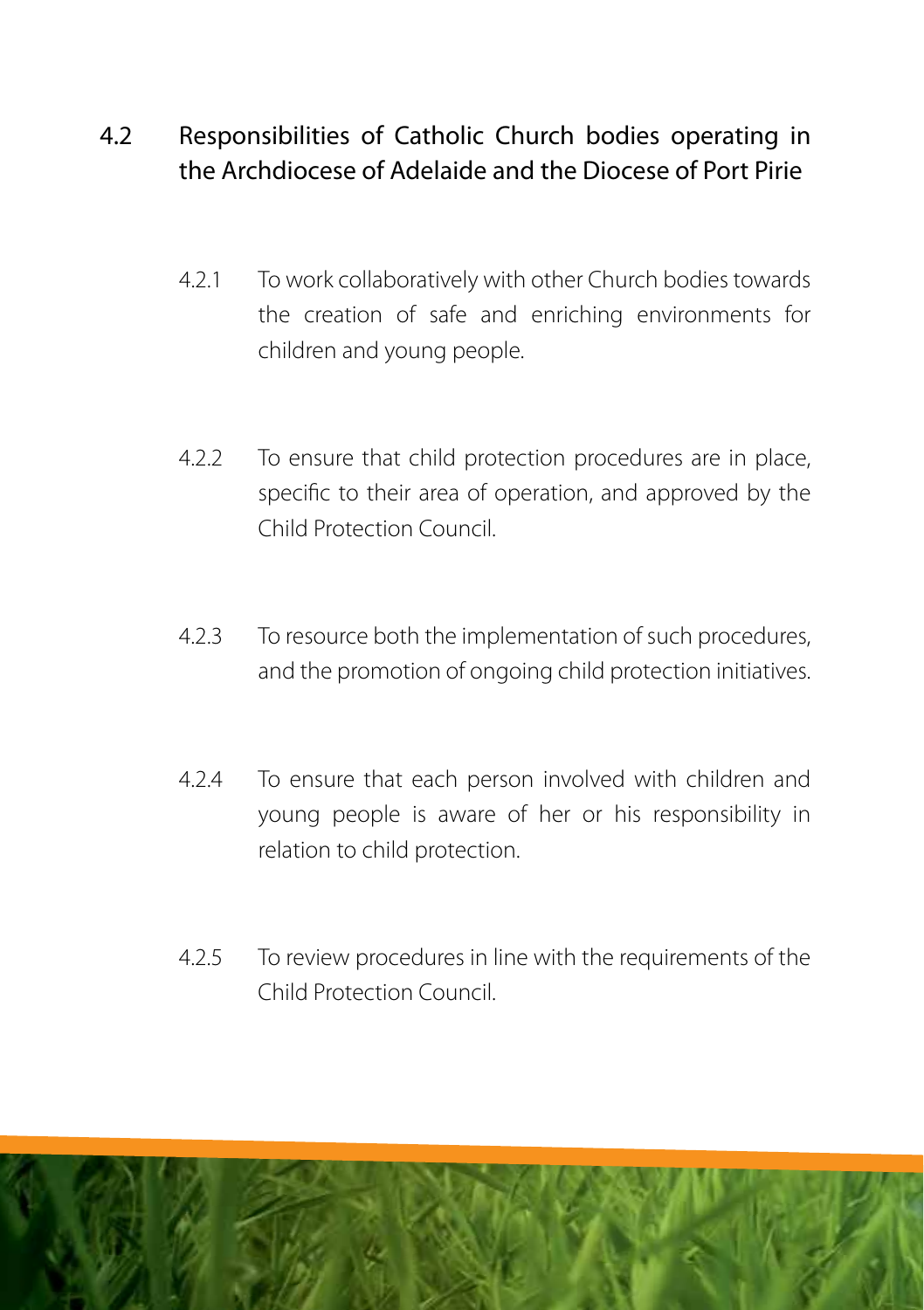# 4.3 Responsibilities of personnel within the Catholic Church

- 4.3.1 To listen to children and young people and create ways to involve them in developing and maintaining child-safe environments.
- 4.3.2 To undertake Child Safe Environments training as specified by the Child Protection Council in order to identify and respond to children at risk of harm, and to understand their legal obligations as mandated notifiers of child sexual abuse and/or neglect.
- 4.3.3 To abide by this Policy and the procedures of their respective Church body.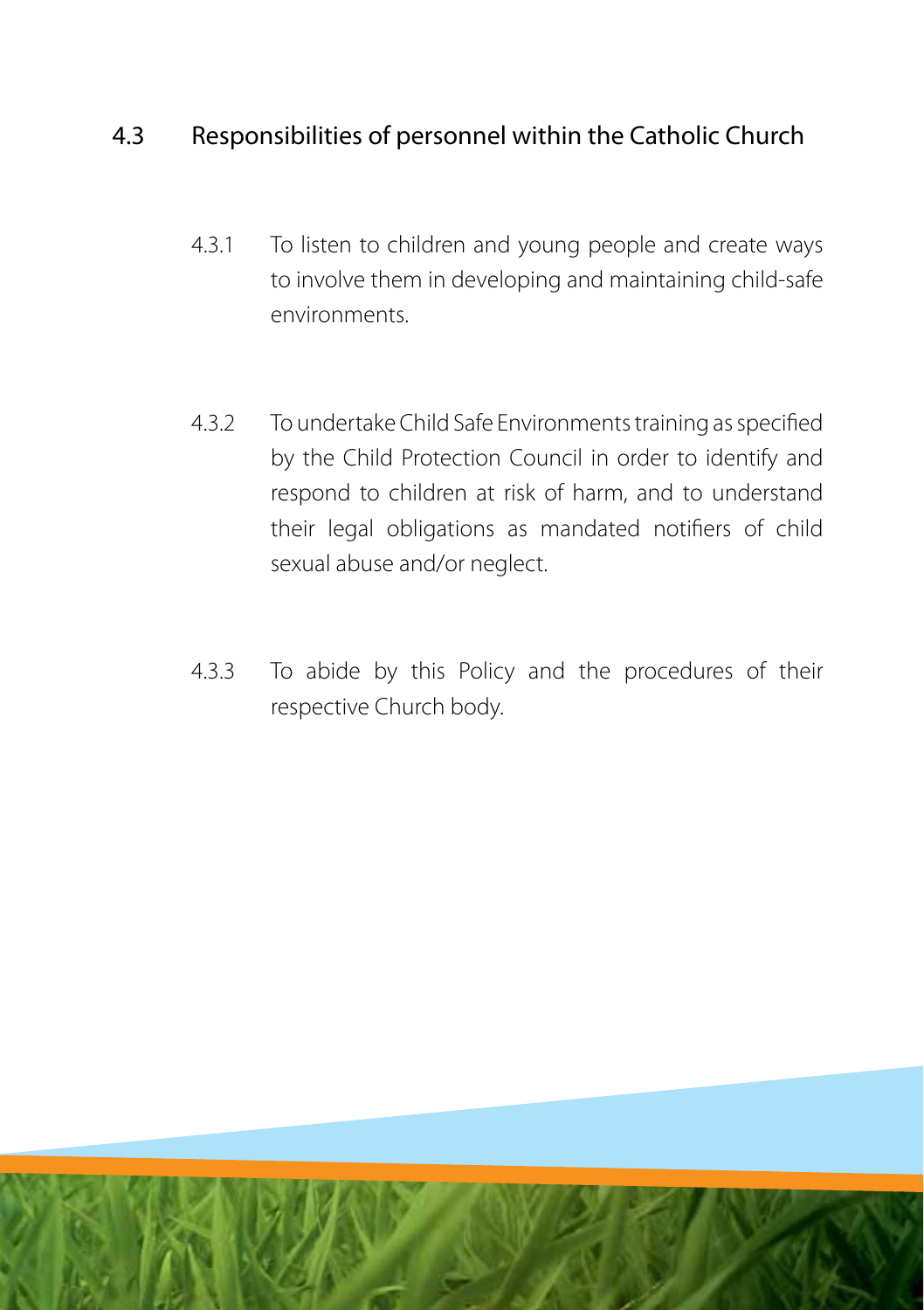# 4.4 Responsibilities of the South Australian Catholic Child Protection Council

- 4.4.1 To provide leadership and articulate a vision for the Archdiocese of Adelaide and the Diocese of Port Pirie as directed by the Charter of the Child Protection Council.
- 4.4.2 To work with all Church bodies in the Archdiocese of Adelaide and the Diocese of Port Pirie, to offer support, direction and consultation about child protection procedures, including appropriate training and education in the Church community in South Australia.
- 4.4.3 To recommend to the Archbishop of Adelaide and the Bishop of Port Pirie approval of child protection procedures, and ensure their appropriate implementation through regular audit.
- 4.4.4 To ensure there is a child protection training and education framework for employees and volunteers, as appropriate, in the Archdiocese of Adelaide and the Diocese of Port Pirie.

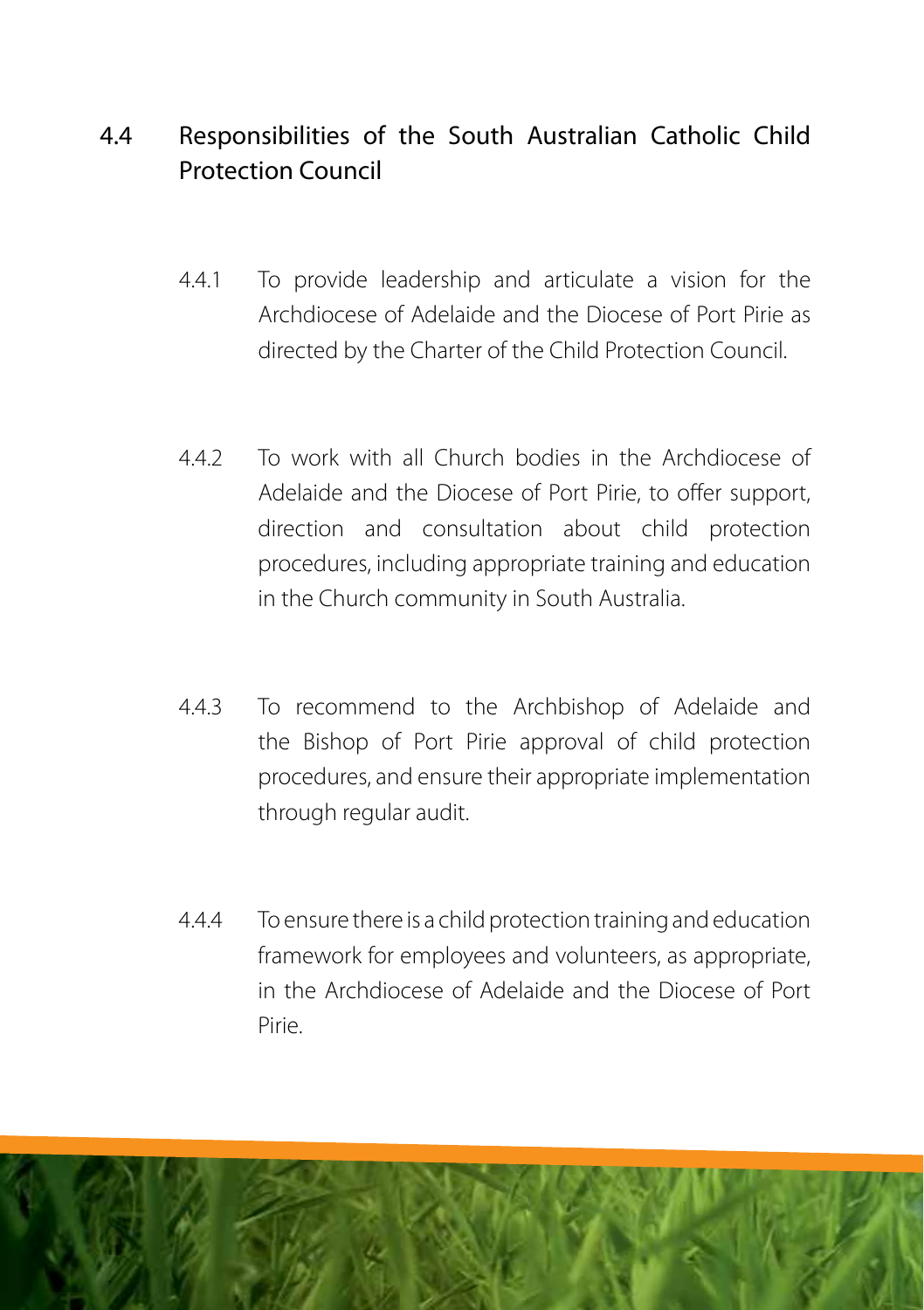### **5. Policy approval**

Philip Wilson Anchbishop Philip Wilson DD JCL

 Archbishop of Adelaide

 $\frac{C_{\gamma_{11}}, C_{\gamma_{21}}, C_{\gamma_{32}}, C_{\gamma_{41}}, C_{\gamma_{52}}, C_{\gamma_{61}}, C_{\gamma_{71}}, C_{\gamma_{82}}, C_{\gamma_{81}}, C_{\gamma_{82}}, C_{\gamma_{81}}, C_{\gamma_{82}}, C_{\gamma_{81}}, C_{\gamma_{82}}, C_{\gamma_{81}}, C_{\gamma_{82}}, C_{\gamma_{81}}, C_{\gamma_{82}}, C_{\gamma_{81}}, C_{\gamma_{82}}, C_{\gamma_{81}}, C_{\gamma_{82}}, C_{\gamma_{81}}, C_{\gamma_{82}}, C_{\gamma_{81}}, C_{\gamma_{82}}, C_{\gamma_{81}}, C$ 

Bishop of Port Pirie

Prue McEvay Dr Prue McEvoy

Chair, South Australian Catholic Child Protection Council

Date: December 2009

This Policy will be reviewed every three years.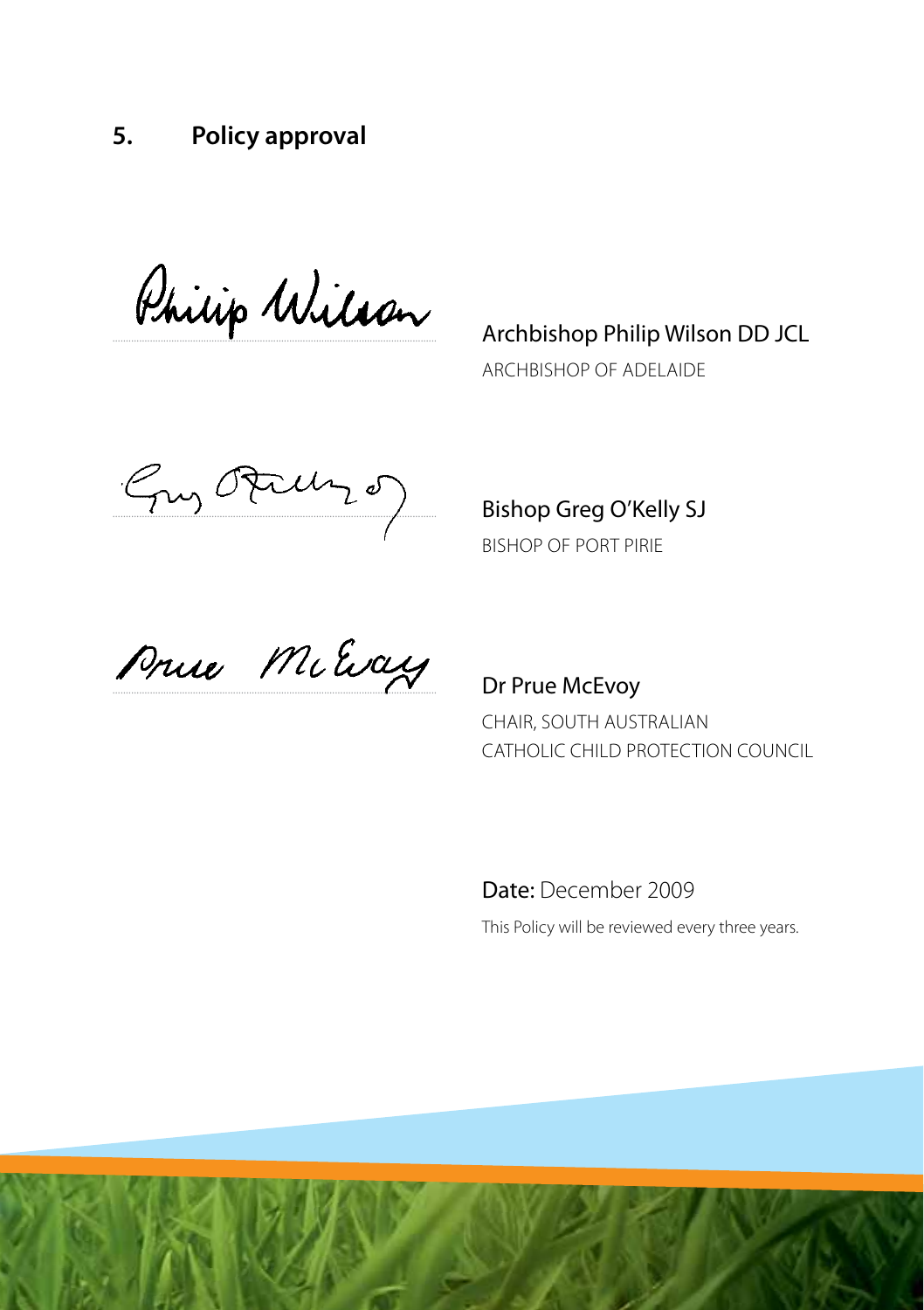## **Glossary**

### Catholic Church community

The concept of Church community is broad and includes any Catholic Church body and all people involved in the life and work of the Church. The term Church body is defined below.

### Child or young person

Includes a person from conception to 18 years of age. It may include young adults with disabilities.

### Church body

Includes a diocese, religious institute and any other juridical person, body corporate, organisation or association. It also includes autonomous lay organisations that exercise pastoral ministry within, or on behalf of, the Catholic Church in the Archdiocese of Adelaide or the Diocese of Port Pirie.

### Church community/communities

A church community refers to individual parishes, schools and agencies which comprise the membership of the Church in South Australia.

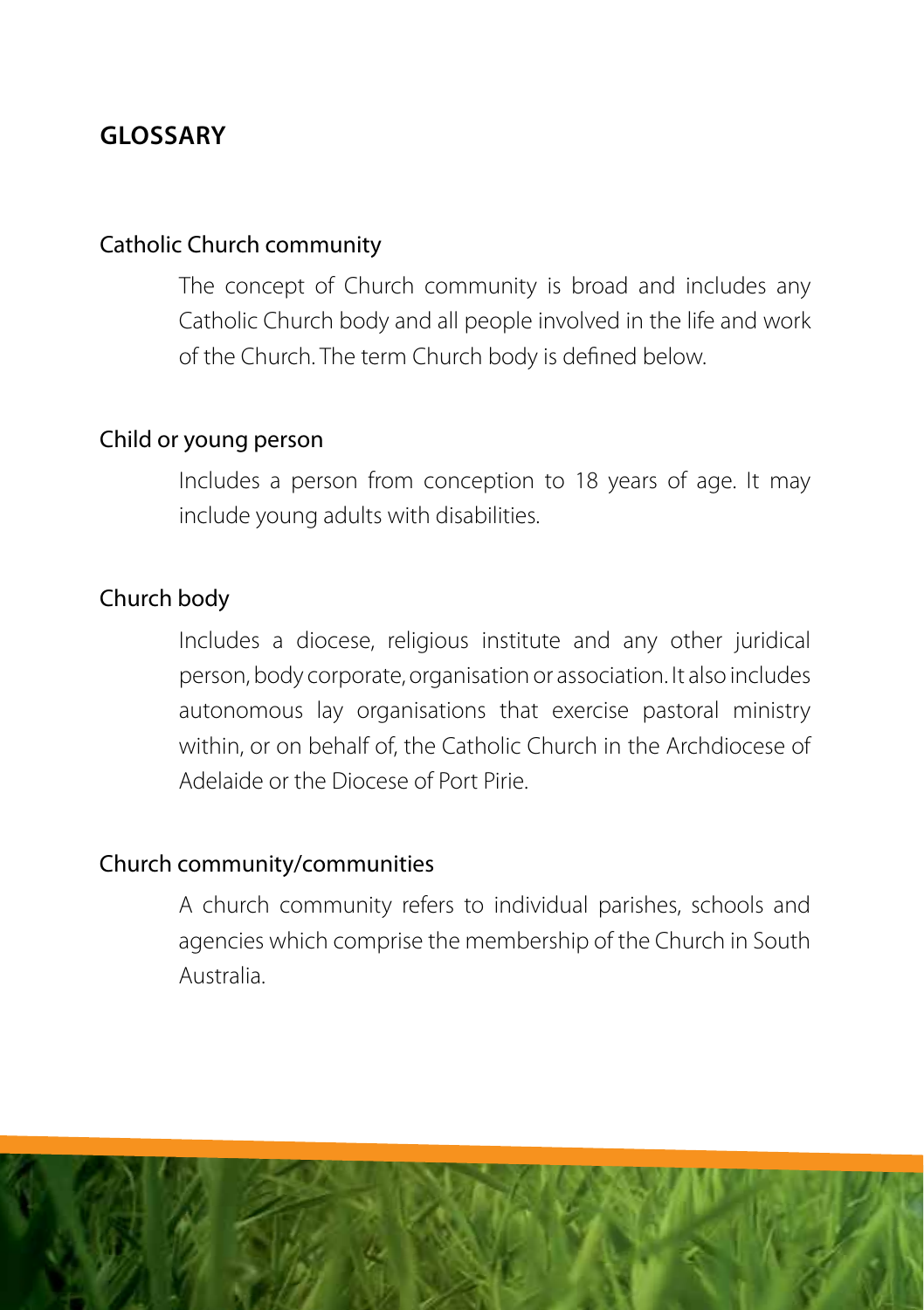### Church personnel

Includes any cleric, member of religious institute or other persons who are employed or engaged by a Church body, or appointed by a Church body to voluntary positions in which they work with, or are in close proximity to, children or young people, or are engaged in other forms of pastoral care.

### Family

Includes units consisting of parents, care-givers, young people and children. Parents may be biological, adoptive or foster and the units may consist of blended and extended families, single parent families, families with children or young people in respite or foster care or relatives with the care of children or young people.



### Contact us

The South Australian Catholic Child Protection Council 39 Wakefield Street, Adelaide, SA 5000 Telephone: 08 8210 8159 Email: childprotection@adelaide.catholic.org.au